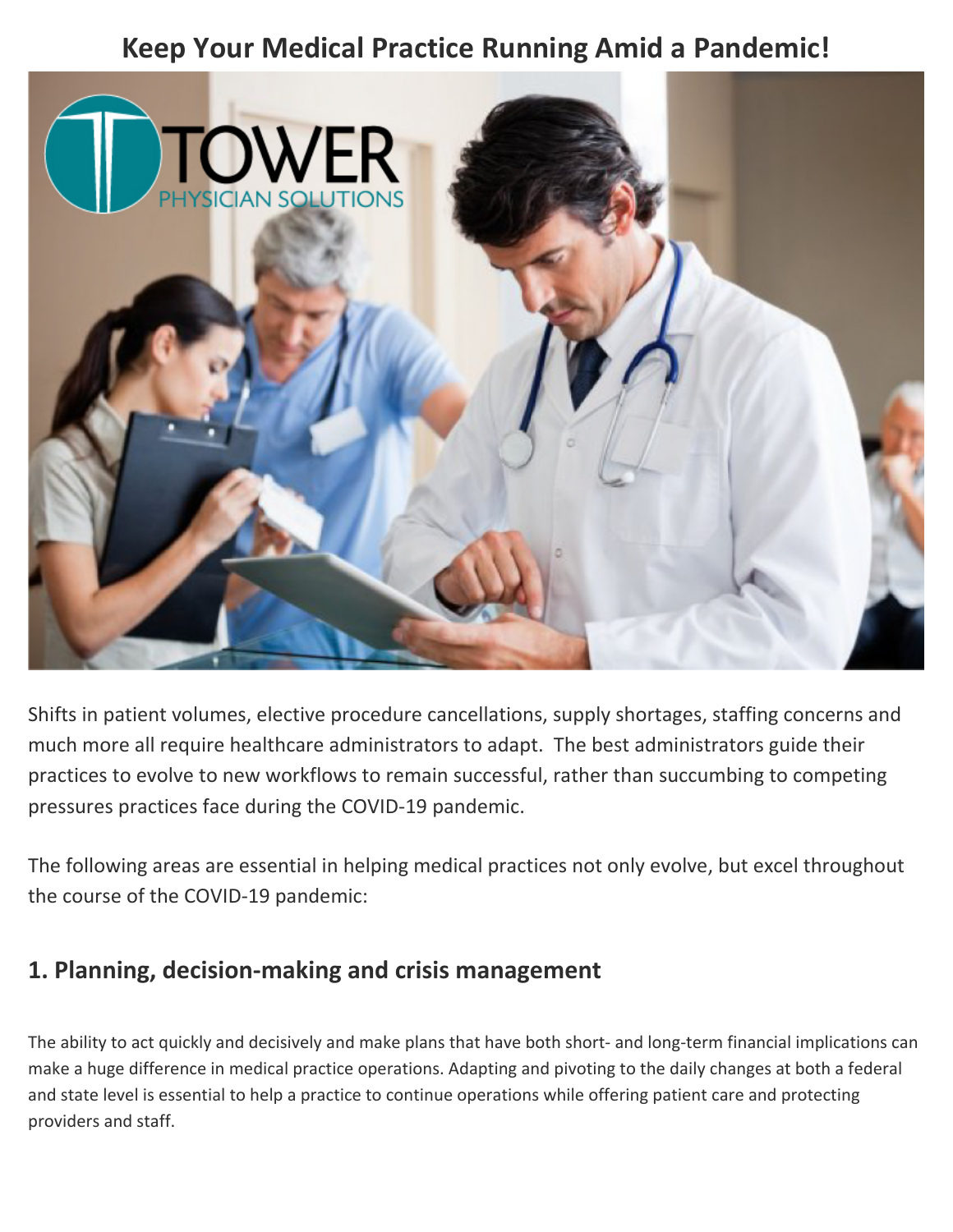#### **2. Managing volumes and revenue**

An April 7 a *Stat* poll found that 97% of practices reported a drop in patient volume amid COVID-19, and more than 70% of the practices reported said volumes declined by 50% or more.

The long-term viability of a practice is dependent on the ability to continue to see patients throughout the crisis in addition to any federal/state assistance that may be offered. Continuity of care for patients also is crucial, as maintaining access to care helps to prevent issues with medical malpractice relating to patient abandonment.

Telehealth services have proven to be popular options to see patients as quickly as possible during the pandemic. Many practices have reported shifting some or all patient visits to telehealth. Practices with multiple locations seeing patients suspected of having COVID-19 have redirected those patients to a dedicated location to handle those cases to limit the risk of exposure.

## **3. A/R and collections**

Keeping the billing office running during this time is challenging yet crucial for maintaining a tight revenue cycle. Keeping up with documentation and coding updates during this time is also important as the Centers for Medicare & Medicaid Services (CMS) has released guidance on billing and reimbursement for treating COVID-19. The American Medical Association (AMA) has also added unique codes for reporting novel coronavirus testing.

Stress to your staff the goal of getting as close to collecting 100% of the practice's outstanding A/R as possible to boost cash during a period of reduced patient volumes. Success also can be measured through many metrics: total denials received, total appealed, cases not appealed and why, total cases overturned and associated financial impact, second-level denials and failed appeals. Document the data associated in a denials management program.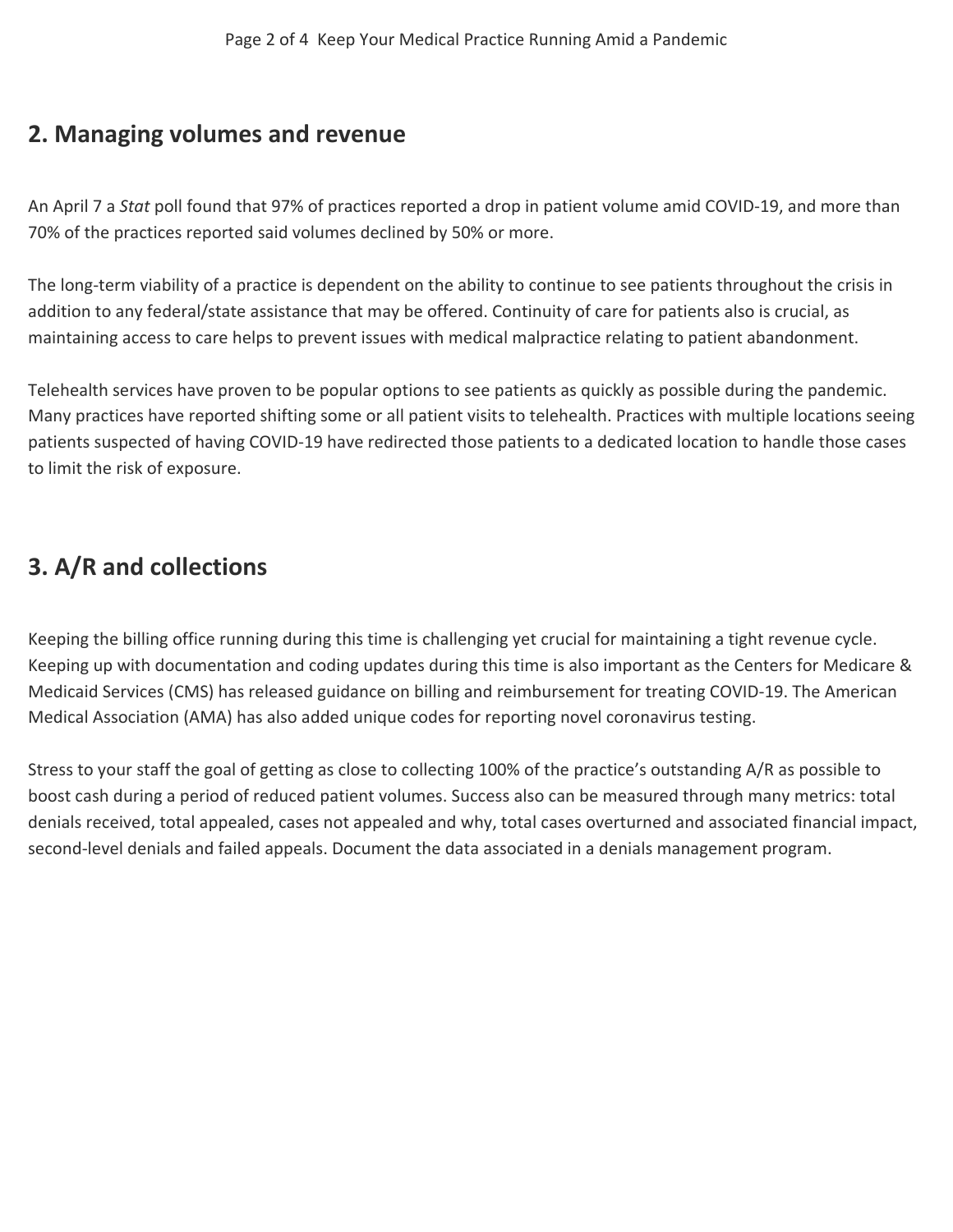#### **4. Expenses and financial obligations**

Carefully analyze all fixed and variable expenses to keep only the bare minimum of expenses being paid out. Even with fixed expenses such as a building lease payment, it may be possible to work with the building owner to obtain some leniency for when payments will be due.

For variable expenses there are expenses that can be cancelled or put on hold, such as waiting room cable/satellite TV service or paper shredding services that could be replaced with a small shredder owned by the practice. Even for utilities or other mandatory expenses, consider contacting the providers to see how they are willing to assist you financially; they may be offering services (e.g., higher speed internet) at significantly reduced prices for the foreseeable future. Determine any possible rate changes for employee health/dental insurance benefits to adjust for any potential increase. All these efforts will dramatically increase how long a practice can operate with a reduced revenue stream.

## **5. Optimizing PPE use**

Personal protective equipment (PPE) is used every day. With recent shortages and supply-chain interruptions, it is important to follow guidelines on how best to handle PPE and identify alternative ways to provide care safely for both providers and patients.

Track how quickly you are using supplies. The CDC's ["burn rate" calculator](https://www.cdc.gov/coronavirus/2019-ncov/hcp/ppe-strategy/burn-calculator.html) will help determine your average consumption rate for each type of PPE and allow you to estimate how long remaining supplies will last.

### **6. Staffing and HR**

Your staff is the most important part of your organization, and it is very important to communicate often and openly during this busy and scary time. Think creatively as to how and where providers and staff may be used to minimize layoffs, furloughs and terminations, and work with legal counsel, as necessary, to review the rules in your state regarding workforce reductions.

Practice leaders should understand the employment provisions in the Families First Coronavirus Response Act (FFCRA), including the Department of Labor's April 6 temporary regulations for implementing emergency FMLA and sick leave under the law.

Remember that there will be a time when operations return to normal, and you will need to be prepared to staff appropriately.